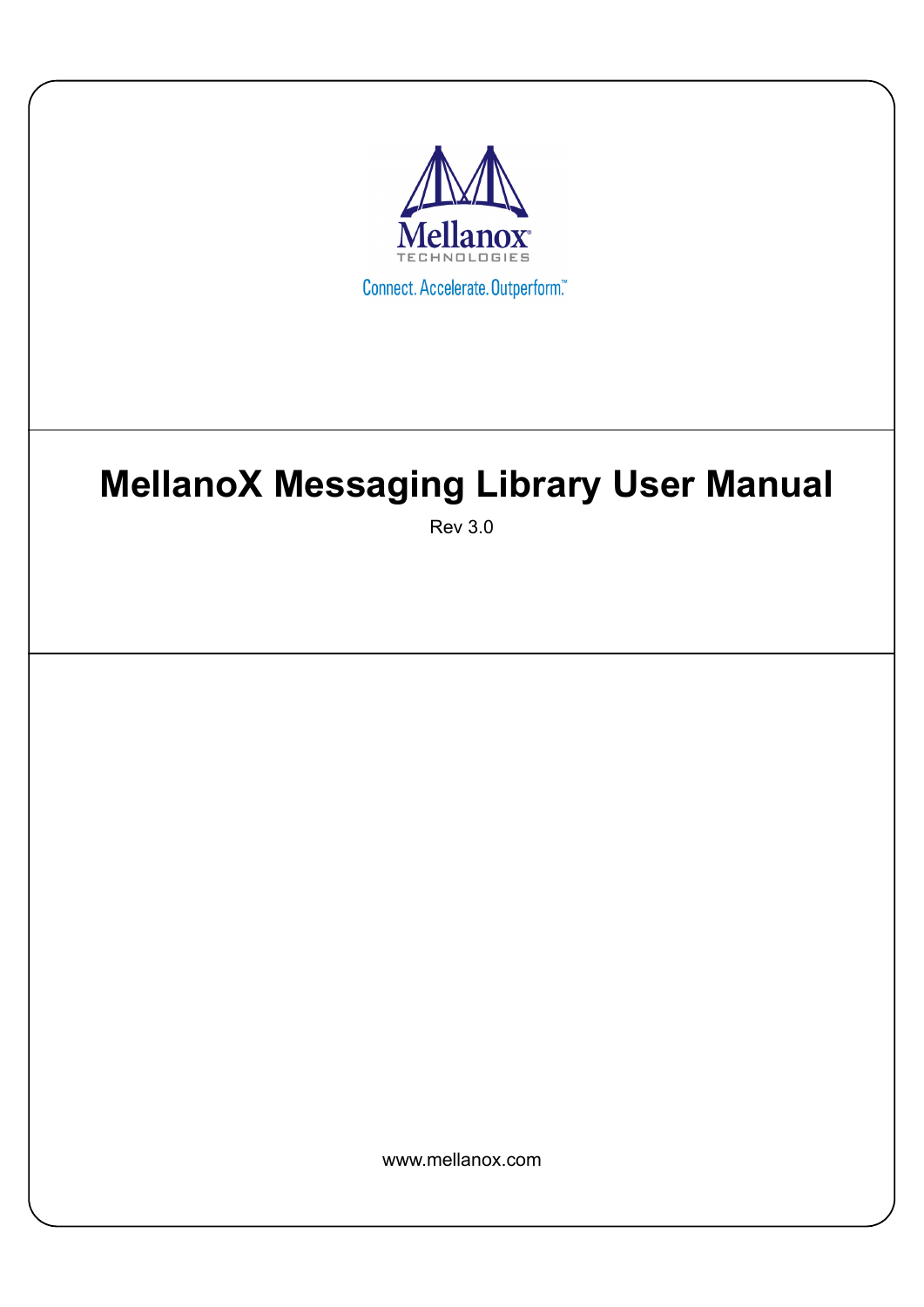NOTE:

THIS HARDWARE, SOFTWARE OR TEST SUITE PRODUCT ("PRODUCT(S)") AND ITS RELATED DOCUMENTATION ARE PROVIDED BY MELLANOX TECHNOLOGIES "AS-IS" WITH ALL FAULTS OF ANY KIND AND SOLELY FOR THE PURPOSE OF AIDING THE CUSTOMER IN TESTING APPLICATIONS THAT USE THE PRODUCTS IN DESIGNATED SOLUTIONS. THE CUSTOMER'S MANUFACTURING TEST ENVIRONMENT HAS NOT MET THE STANDARDS SET BY MELLANOX TECHNOLOGIES TO FULLY QUALIFY THE PRODUCTO(S) AND/OR THE SYSTEM USING IT. THEREFORE, MELLANOX TECHNOLOGIES CANNOT AND DOES NOT GUARANTEE OR WARRANT THAT THE PRODUCTS WILL OPERATE WITH THE HIGHEST QUALITY. ANY EXPRESS OR IMPLIED WARRANTIES, INCLUDING, BUT NOT LIMITED TO, THE IMPLIED WARRANTIES OF MERCHANTABILITY, FITNESS FOR A PARTICULAR PURPOSE AND NONINFRINGEMENT ARE DISCLAIMED. IN NO EVENT SHALL MELLANOX BE LIABLE TO CUSTOMER OR ANY THIRD PARTIES FOR ANY DIRECT, INDIRECT, SPECIAL, EXEMPLARY, OR CONSEQUENTIAL DAMAGES OF ANY KIND (INCLUDING, BUT NOT LIMITED TO, PAYMENT FOR PROCUREMENT OF SUBSTITUTE GOODS OR SERVICES; LOSS OF USE, DATA, OR PROFITS; OR BUSINESS INTERRUPTION) HOWEVER CAUSED AND ON ANY THEORY OF LIABILITY, WHETHER IN CONTRACT, STRICT LIABILITY, OR TORT (INCLUDING NEGLIGENCE OR OTHERWISE) ARISING IN ANY WAY FROM THE USE OF THE PRODUCT(S) AND RELATED DOCUMENTATION EVEN IF ADVISED OF THE POSSIBILITY OF SUCH DAMAGE.



Mellanox Technologies 350 Oakmead Parkway Suite 100 Sunnyvale, CA 94085 U.S.A. www.mellanox.com Tel: (408) 970-3400 Fax: (408) 970-3403

Mellanox Technologies, Ltd. Beit Mellanox PO Box 586 Yokneam 20692 Israel www.mellanox.com Tel: +972 (0)74 723 7200 Fax: +972 (0)4 959 3245

© Copyright 2014. Mellanox Technologies. All Rights Reserved.

Mellanox®, Mellanox logo, BridgeX®, ConnectX®, Connect-IB®, CORE-Direct®, InfiniBridge®, InfiniHost®, InfiniScale®, MetroX®, MLNX-OS®, PhyX®, ScalableHPC®, SwitchX®, UFM®, Virtual Protocol Interconnect® and Voltaire® are registered trademarks of Mellanox Technologies, Ltd.

ExtendX™, FabricIT™, Mellanox Open Ethernet™, Mellanox Virtual Modular Switch™, MetroDX™, TestX™, Unbreakable-Link™ are trademarks of Mellanox Technologies, Ltd.

All other trademarks are property of their respective owners.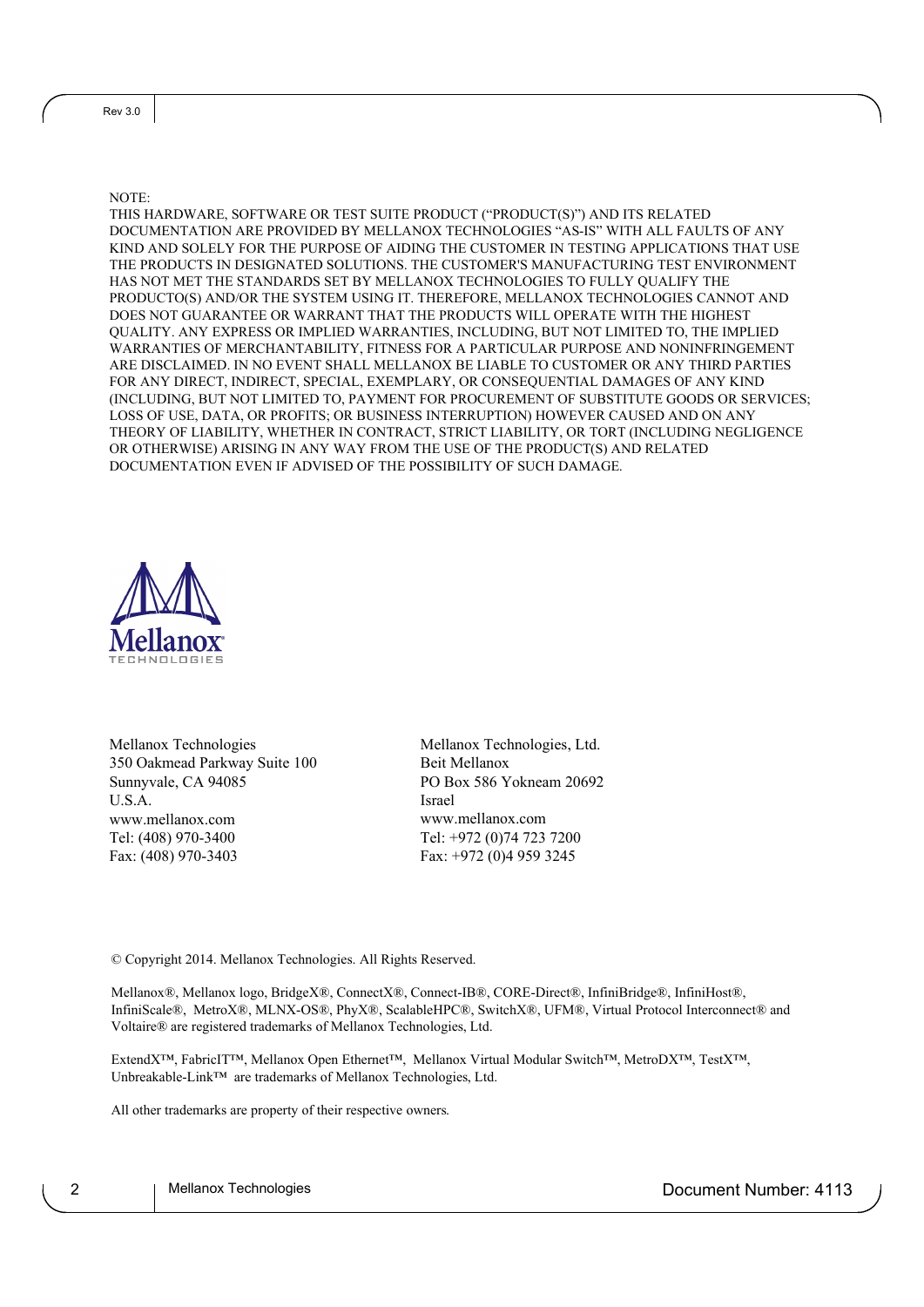## <span id="page-2-0"></span>**Table of Content**

|  | 11  |  |  |  |  |  |  |  |
|--|-----|--|--|--|--|--|--|--|
|  |     |  |  |  |  |  |  |  |
|  |     |  |  |  |  |  |  |  |
|  |     |  |  |  |  |  |  |  |
|  | 22  |  |  |  |  |  |  |  |
|  | 2.3 |  |  |  |  |  |  |  |
|  | 2.4 |  |  |  |  |  |  |  |
|  | 2.5 |  |  |  |  |  |  |  |
|  | 2.6 |  |  |  |  |  |  |  |
|  |     |  |  |  |  |  |  |  |
|  |     |  |  |  |  |  |  |  |
|  | 3.1 |  |  |  |  |  |  |  |
|  | 3.2 |  |  |  |  |  |  |  |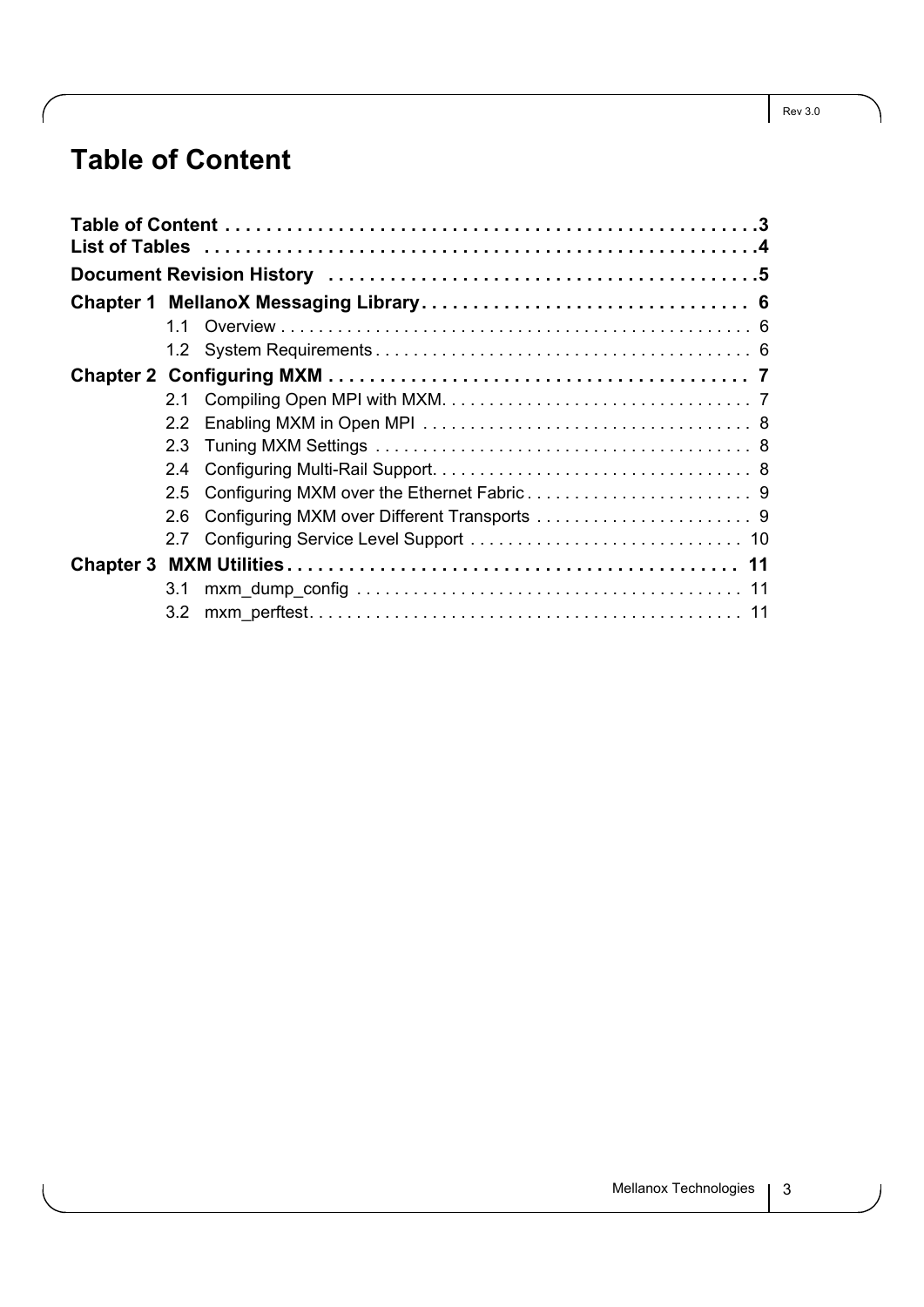| ×<br>۰.<br>× | ٠<br>×<br>I |
|--------------|-------------|
|--------------|-------------|

## <span id="page-3-0"></span>**List of Tables**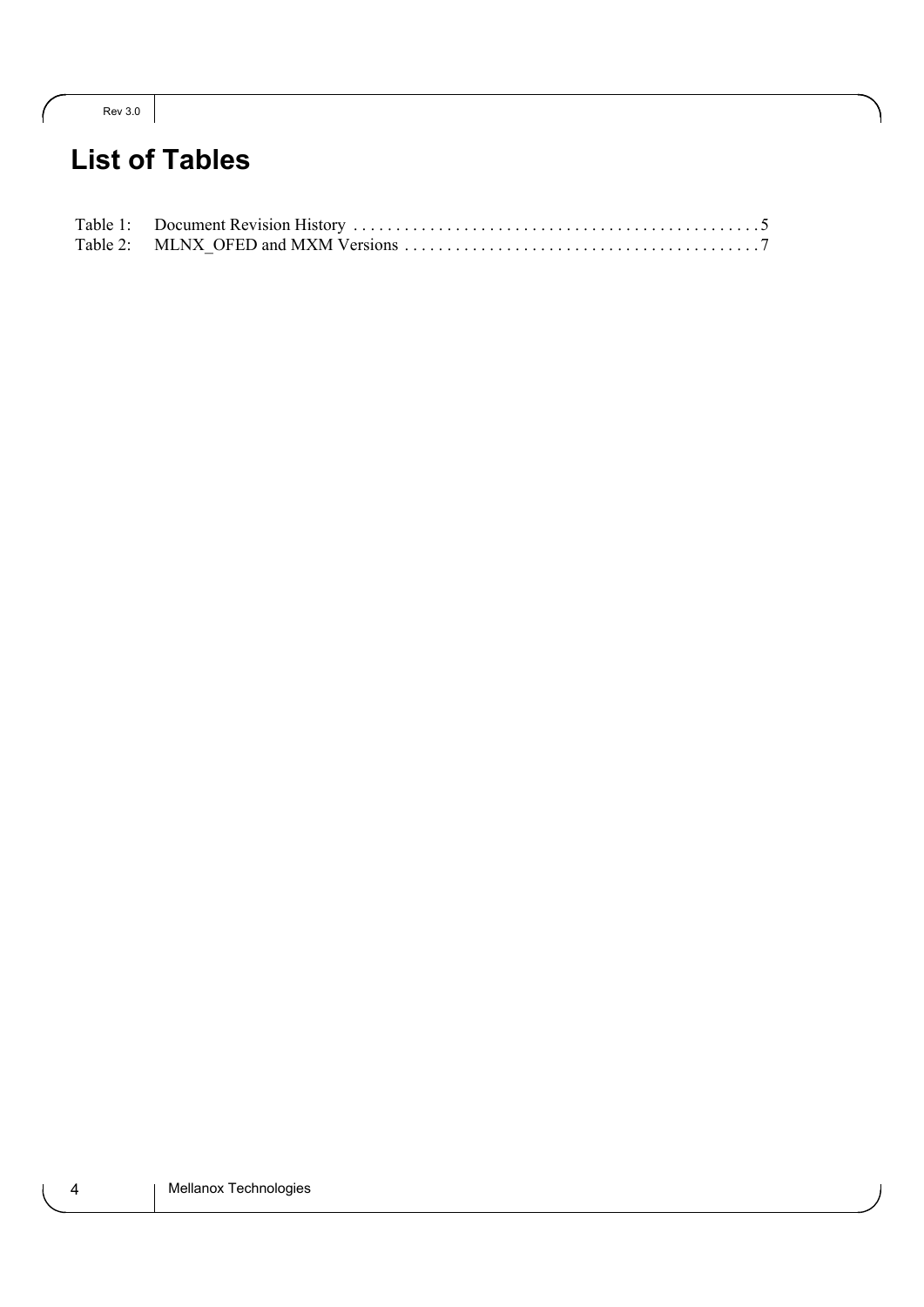## <span id="page-4-0"></span>**Document Revision History**

#### <span id="page-4-1"></span>*Table 1 - Document Revision History*

| <b>Document</b><br><b>Revision</b> | Date             | <b>Description</b>                                                                                                                                                                                                                                                                                                                                                                                                                      |
|------------------------------------|------------------|-----------------------------------------------------------------------------------------------------------------------------------------------------------------------------------------------------------------------------------------------------------------------------------------------------------------------------------------------------------------------------------------------------------------------------------------|
| 3.0                                | April 2014       | Added Section 2.7, "Configuring Service Level Support," on<br>$\bullet$<br>page 10                                                                                                                                                                                                                                                                                                                                                      |
| 2.1                                | February 2014    | Updated the following sections:<br>$\bullet$<br>Section 2.1, "Compiling Open MPI with MXM," on page 7<br>Section 2.2, "Enabling MXM in Open MPI," on page 8<br>Section 2.4, "Configuring Multi-Rail Support," on page 8<br>Section 2.6, "Configuring MXM over Different Transports," on<br>page 9<br>Added the following section:<br>$\bullet$<br>Section 3.1, "mxm dump config," on page 11<br>Section 3.2, "mxm perftest," on page 11 |
| 2.0                                | August 2013      | Updated the following sections:<br>$\bullet$<br>Section 2.1, "Compiling Open MPI with MXM," on page 7<br>Section 2.3, "Tuning MXM Settings," on page 8<br>Section 2.4, "Configuring Multi-Rail Support," on page 8<br>Section 2.5, "Configuring MXM over the Ethernet Fabric," on<br>page 9<br>Added the following section:<br>$\bullet$<br>Section 2.6, "Configuring MXM over Different Transports," on<br>page 9                      |
| 1.5                                | December 2012    | Updated the following sections:<br>$\bullet$<br>Section 2.1, "Compiling Open MPI with MXM," on page 7<br>Section 2.3, "Tuning MXM Settings," on page 8<br>Added the following section:<br>$\bullet$<br>Section 2.4, "Configuring Multi-Rail Support," on page 8<br>Section 2.5, "Configuring MXM over the Ethernet Fabric," on<br>page 9                                                                                                |
| 1.1                                | <b>July 2012</b> | Initial release                                                                                                                                                                                                                                                                                                                                                                                                                         |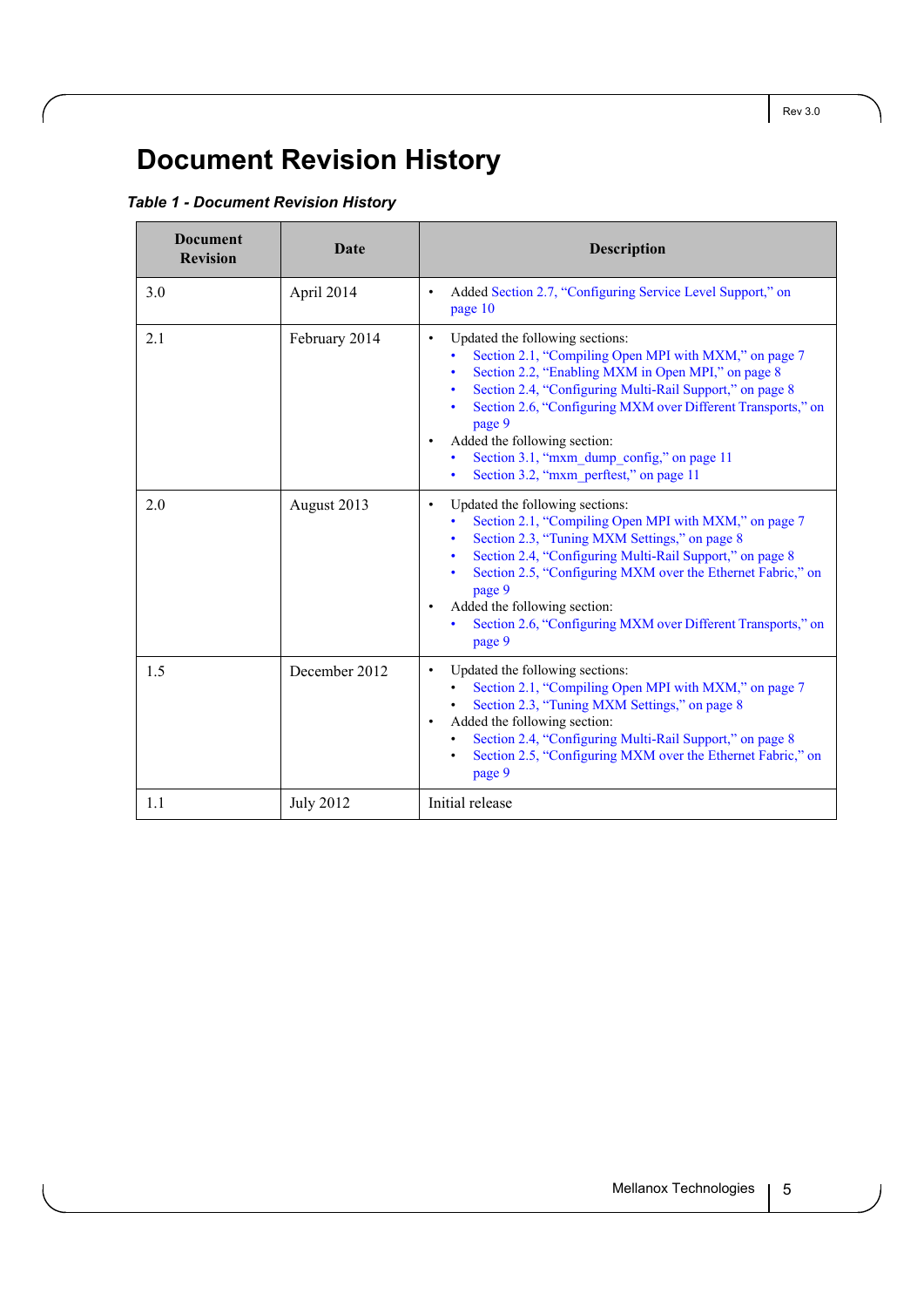## <span id="page-5-0"></span>**1 MellanoX Messaging Library**

#### <span id="page-5-1"></span>**1.1 Overview**

MellanoX Messaging (MXM) library provides enhancements to parallel communication libraries by fully utilizing the underlying networking infrastructure provided by Mellanox HCA/switch hardware. This includes a variety of enhancements that take advantage of Mellanox networking hardware including:

- Multiple transport support including RC, DC and UD
- Proper management of HCA resources and memory structures
- Efficient memory registration
- One-sided communication semantics
- Connection management
- Receive side tag matching
- Intra-node shared memory communication

These enhancements significantly increase the scalability and performance of message communications in the network, alleviating bottlenecks within the parallel communication libraries.

The latest MXM software can be downloaded from the **Mellanox website**[.](http://www.mellanox.com/content/pages.php?pg=products_dyn&product_family=135&menu_section=73)

#### <span id="page-5-2"></span>**1.2 System Requirements**

- Mellanox OFED 2.0-3.0.0 and later
- Open MPI 1.6.5 or later

To download the Open MPI v1.6.5 which contains special patches added by Mellanox, please refer to the [Mellanox website.](http://www.mellanox.com/page/products_dyn?product_family=135&menu_section=73)

• Open MPI v1.7.4 or later To Open MPI v1.7.4, go to: http://www.open-mpi.org/software/ompi/v1.7/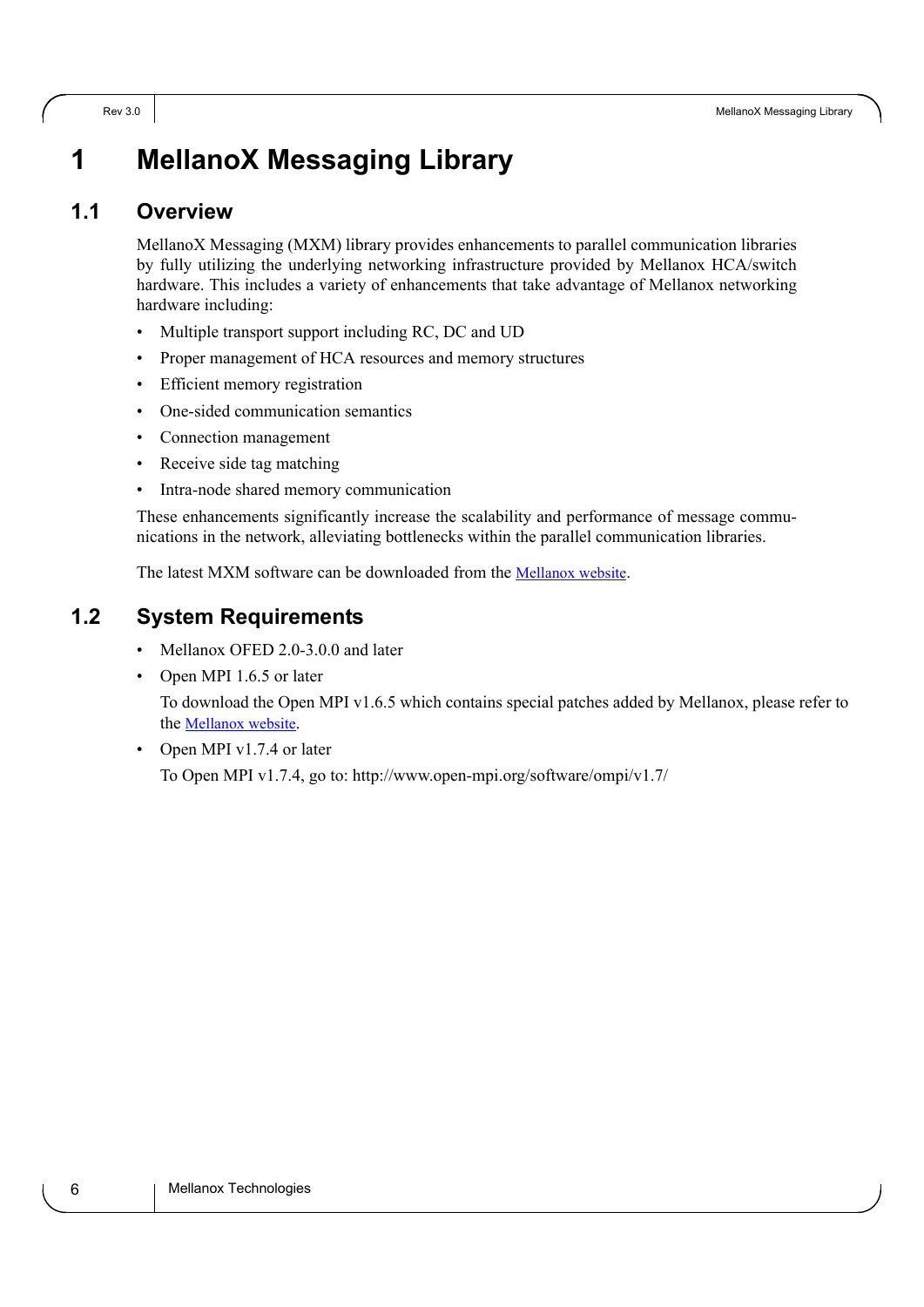## <span id="page-6-0"></span>**2 Configuring MXM**

### <span id="page-6-1"></span>**2.1 Compiling Open MPI with MXM**

 **Step 1.** Install MXM from:

• an RPM

% rpm -ihv mxm-x.y.z-1.x86\_64.rpm

• a tarball

% tar jxf mxm-x.y.z.tar.bz

MXM will be installed automatically in the /opt/mellanox/mxm folder.

 **Step 2.** Enter Open MPI source directory and run:

```
% cd $OMPI_HOME
% ./configure --with-mxm=/opt/mellanox/mxm <... other configure parameters...>
% make all && make install
```
Older versions of MLNX\_OFED come with pre-installed older MXM and Open MPI versions. Please uninstall any old MXM version prior to installing the latest MXM version in order to use it with older MLNX\_OFED versions.

#### <span id="page-6-2"></span>*Table 2 - MLNX\_OFED and MXM Versions*

| <b>MLNX OFED Version</b>    | <b>MXM</b> Version                                   |
|-----------------------------|------------------------------------------------------|
| v1.5.3-3.1.0 and v2.0-3.0.0 | MXM v1.x and Open MPI compiled with MXM v1.x         |
| $v2.0-3.0.0$ and higher     | MXM v2.x/3.x and Open MPI compiled with MXM v2.x/3.x |

To check the version of MXM installed on your host, run:

% rpm -qi mxm

#### *To upgrade MLNX\_OFED v1.5.3-3.1.0 or later with a newer MXM:*

 **Step 1.** Remove MXM.

# rpm -e mxm

 **Step 2.** Remove the pre-compiled Open MPI.

# rpm -e mlnx-openmpi\_gcc

 **Step 3.** Install the new MXM and compile the Open MPI with it.



To run Open MPI without MXM, run: % mpirun -mca mtl ^mxm <...>



When upgrading to MXM v3.0, Open MPI compiled with the previous versions of the MXM should be recompiled with MXM v3.0.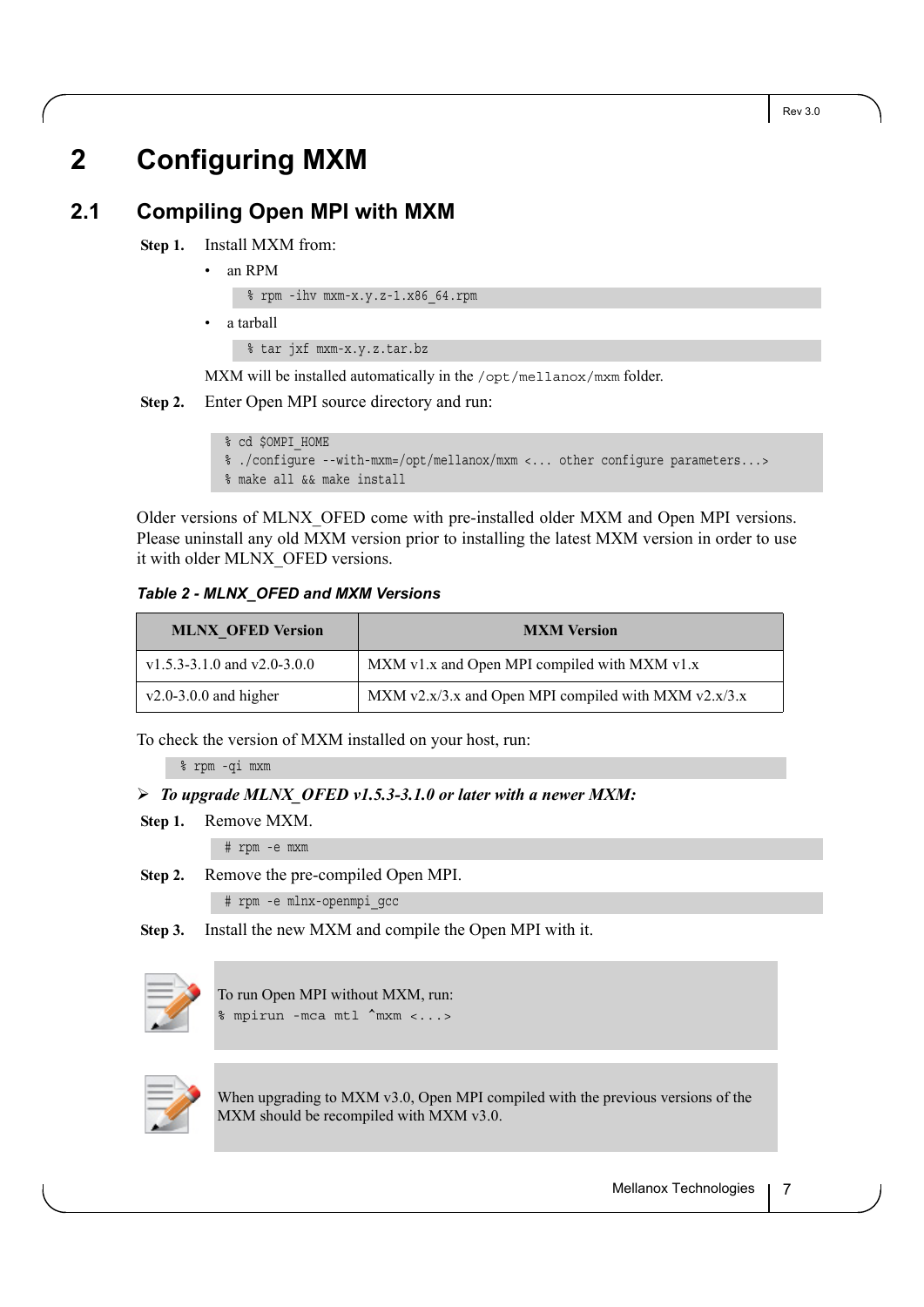#### <span id="page-7-0"></span>**2.2 Enabling MXM in Open MPI**

As of MXM v2.1, MXM is automatically selected by Open MPI (up to v1.6) when the Number of Processes (NP) is higher or equal to 128.

```
 To activate MXM for any NP, run:
```

```
% mpirun -mca mtl mxm np 0 <...other mpirun parameters ...>
```
From Open MPI v1.7.x, MXM is selected when the number of processes is higher or equal to 0. i.e. by default.

#### <span id="page-7-1"></span>**2.3 Tuning MXM Settings**

The default MXM settings are already optimized. To check the available MXM parameters and their default values, run the /opt/mellanox/mxm/bin/mxm\_dump\_config  $-f$  utility which is part of the MXM RPM.

MXM parameters can be modified in one of the following methods:

• Modifying the default MXM parameters value as part of the mpirun:

```
% mpirun -x MXM UD RX MAX BUFFS=128000 <...>
```
• Modifying the default MXM parameters value from SHELL:

```
% export MXM_UD_RX_MAX_BUFFS=128000
% mpirun <...>
```
#### <span id="page-7-2"></span>**2.4 Configuring Multi-Rail Support**

Multi-Rail support enables the user to use more than one of the active ports on the card, by making a better use of the resources. It provides a combined throughput among the used ports.

Multi-Rail support in MXM v3.0 allows different processes on the same host to use different active ports. Every process can only use one port (as opposed to MXM v1.5).

- *To configure dual rail support:*
- Specify the list of ports you would like to use to enable multi rail support.

-x MXM\_RDMA\_PORTS=cardName:portNum

or

```
-x MXM_IB_PORTS=cardName:portNum
```
For example:

-x MXM IB PORTS=mlx5 0:1

It is also possible to use several HCAs and ports during the run (separated by a comma):

```
-x MXM_IB_PORTS=mlx5_0:1,mlx5_1:1
```
MXM will bind a process to one of the HCA ports from the given ports list according to the MXM IB MAP MODE parameter (for load balancing).

Possible values for MXM\_IB\_MAP\_MODE are:

- first [Default] Maps the first suitable HCA port to all processes
- affinity Distributes the HCA ports evenly among processes based on CPU affinity
- nearest Tries to find the nearest HCA port based on CPU affinity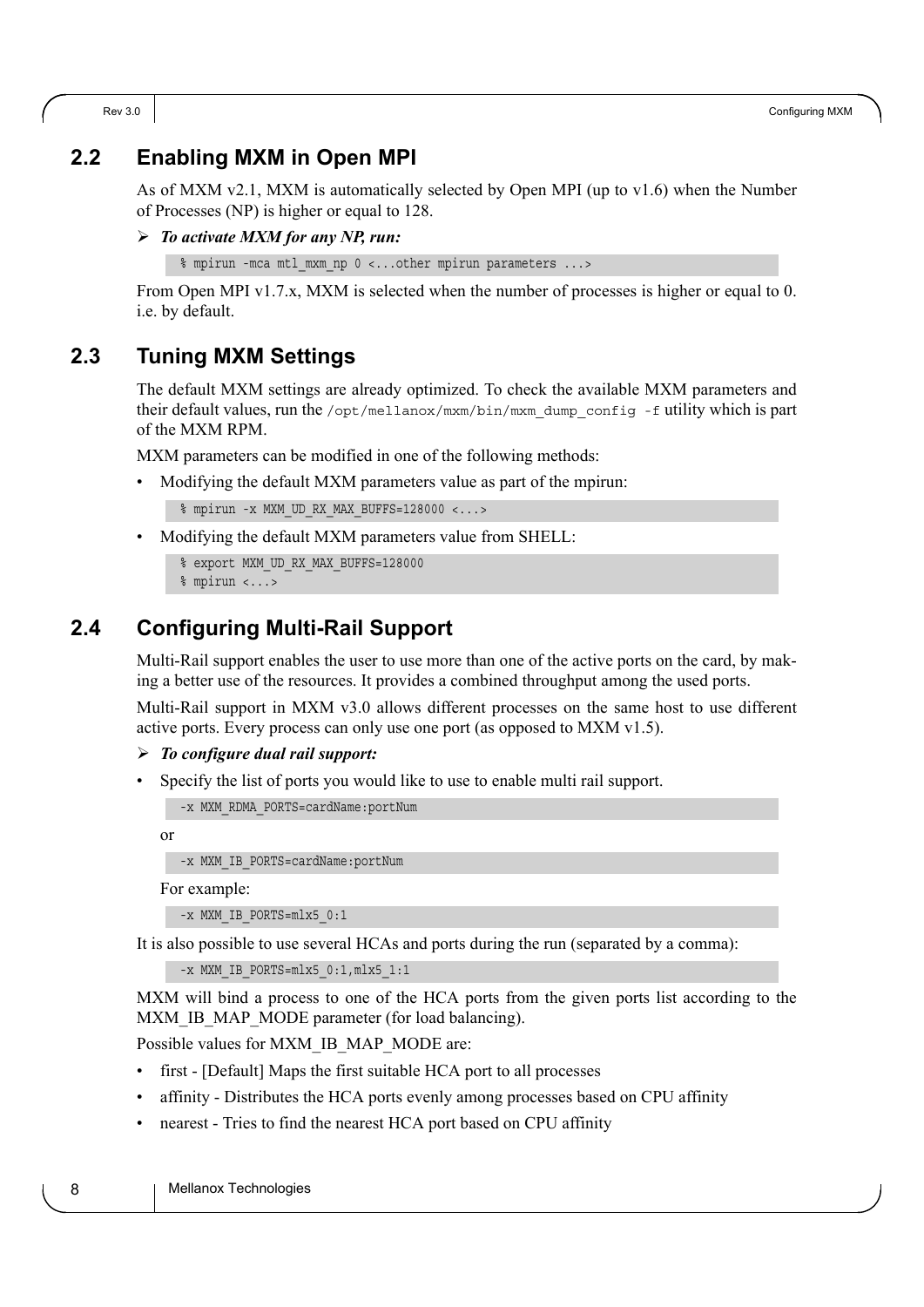Rev 3.0

You may also use an asterisk  $(*)$  and a question mark  $(*)$  to choose the HCA and the port you would like to use.

- \* use all active cards/ports that are available
- ? use the first active card/port that is available

For example:

-x MXM IB PORTS=\*:?

will take all the active HCAs and the first active port on each of them.

#### <span id="page-8-0"></span>**2.5 Configuring MXM over the Ethernet Fabric**

#### *To configure MXM over the Ethernet fabric:*

**Step 1.** Make sure the Ethernet port is active.

% ibv\_devinfo



ibv devinfo displays the list of cards and ports in the system. Please make sure (in the ibv devinfo output) that the desired port has Ethernet at the link layer field and that its state is PORT\_ACTIVE.

#### **Step 2.** Specify the ports you would like to use, if there is a non Ethernet active port in the card.

-x MXM\_RDMA\_PORTS=mlx4\_0:1

or

-x MXM\_IB\_PORTS=mlx4\_0:1

#### <span id="page-8-1"></span>**2.6 Configuring MXM over Different Transports**

MXM v3.0 supports the following transports.

- Intra node communication via Shared Memory with KNEM support
- Unreliable Datagram (UD)
- Reliable Connected (RC)
- SELF transport a single process communicates with itself
- Dynamically Connected Transport (DC) (at beta level)

**Note:** DC is supported on Connect-IB® HCAs with MLNX\_OFED v2.1-1.0.0 and higher.

To use DC set the following:

• in the command line:

% mpirun -x MXM\_TLS=self,shm,dc

• from the SHELL:

% export MXM\_TLS=self,shm,dc

By default the transports (TLS) used are: MXM\_TLS=self, shm, ud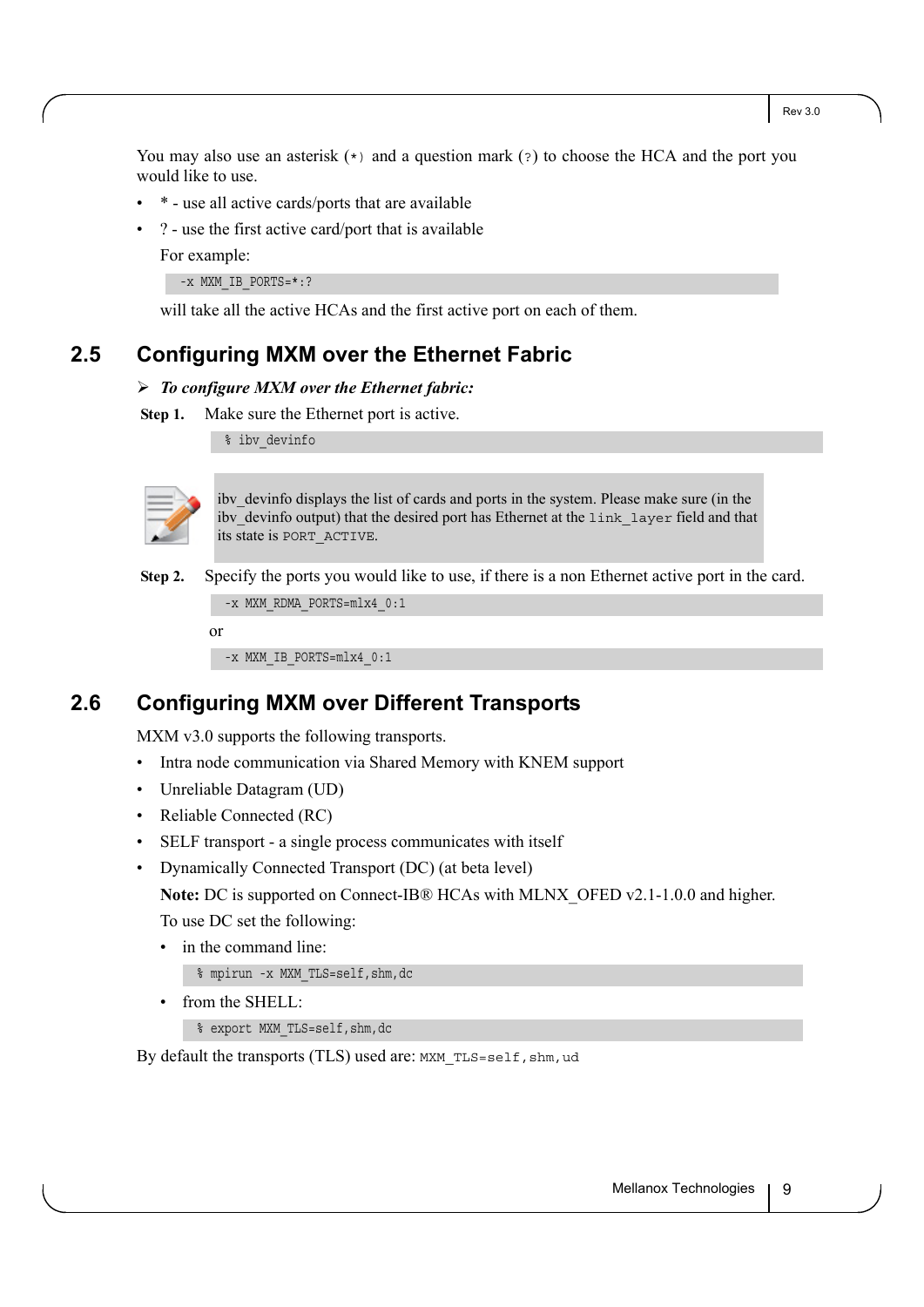#### <span id="page-9-0"></span>**2.7 Configuring Service Level Support**



Service Level Support is currently at alpha level. Please be aware that the content below is subject to change.

MXM v3.0 added support for Service Level to enable Quality of Service (QoS). If set, every InfiniBand endpoint in MXM will generate a random Service Level (SL) within the given range, and use it for outbound communication.

Setting the value is done via the following environment parameter:

MXM\_IB\_NUM\_SLS

Available Service Level values are 1-16 where the default is 1.